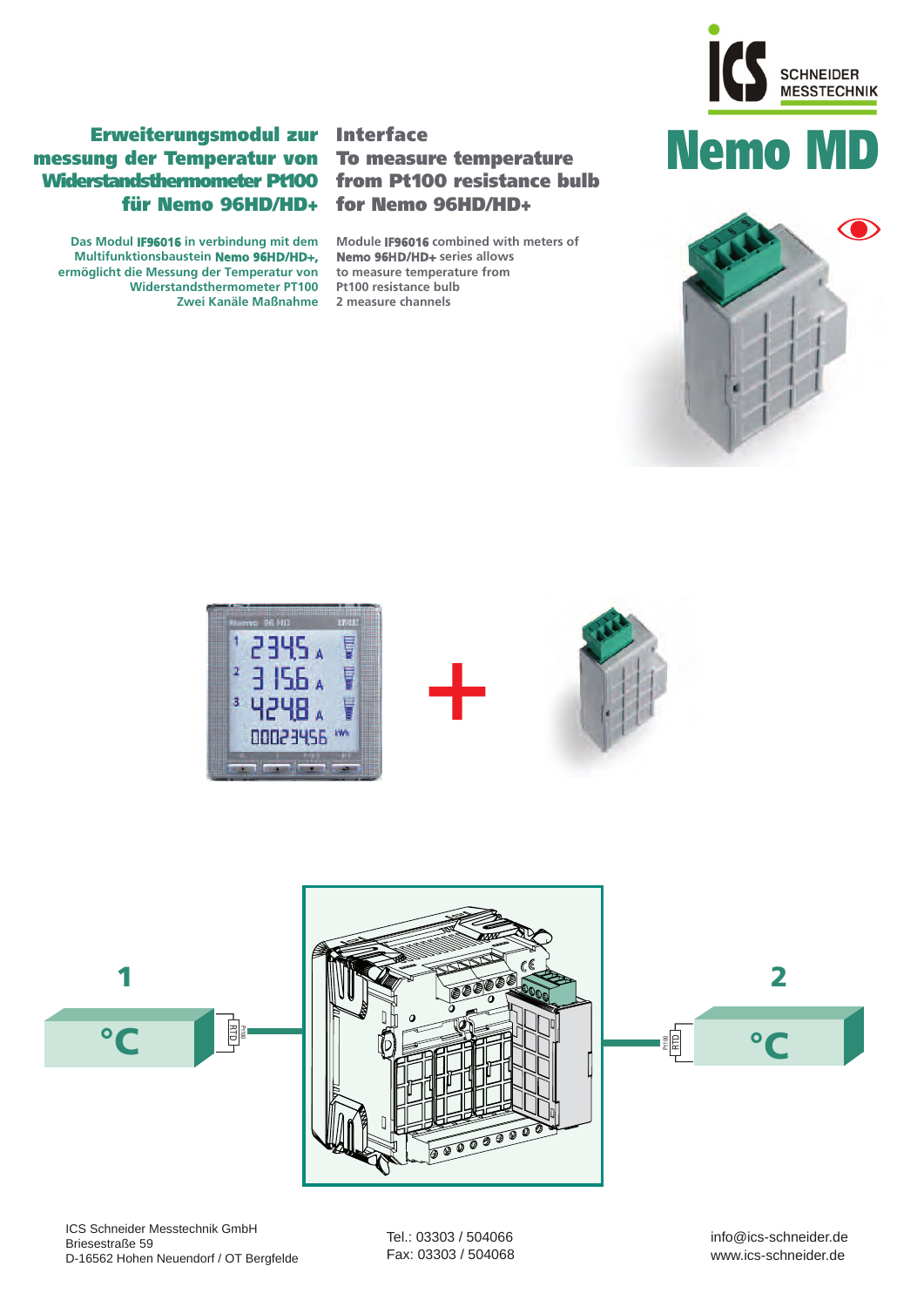#### EINGANG

| Eingang: 2                                                                                 |
|--------------------------------------------------------------------------------------------|
| Eingangstype: Widerstandsthermometer Pt100                                                 |
| <b>Anschluss: 2 Leiter Anschluss</b>                                                       |
| Messbereich: -50350°C                                                                      |
| <b>Netzwerk-Widerstand:</b> $\leq 1^{\circ}C$ (mit Draht 1,5mm <sup>2</sup> und Länge 10m) |
| Mess-Strom (angewendet an Pt100): $\leq 500 \mu A$                                         |
| Linearisierung Pt100: gem. EN/IEC 60751                                                    |
| <b>Genauigkeit:</b> 0.5 entsprechend $\pm 2^{\circ}$ C                                     |
| <b>Messrate:</b> 1s für Variationen $\geq 10^{\circ}$ C                                    |
| 10s für Variationen < 10°C                                                                 |

#### ANZEIGE

| 1 Maßnahme pro Seite                                                                     |  |
|------------------------------------------------------------------------------------------|--|
| Messbereich: -50350°C                                                                    |  |
| Auflösung: 1°C                                                                           |  |
| <b>Außerhalb des Messbereichs:</b> "high" (> $350^{\circ}$ C) - "low" (< $50^{\circ}$ C) |  |
| Burn-out (Unterbrechung der Messschaltung): "high"                                       |  |

#### HILFSSPANNUNG

Wert entsprechend der Kombination Multifunkstionsbaustein NEMO 96HD/HD+ und Modul IF96016

**Eigenverbrauch IF96016:** ≤ 1VA

**Eigenverbrauch Nemo 96HD/HD+ und Modul IF96016:**  5VA

#### ISOLATION (EN61010)

Wert entsprechend der Kombination Multifunkstionsbaustein NEMO 96HD/HD+ und Modul IF96016

**Prüfspannung 2 kV R.M.S. 50Hz/1min**

**Prüfkreis:** Messeingang / alle Kreise

#### **GEHÄUSE**

**Gehäuse:** Modul mit Stecker (zur Verbindung mit dem Gerät Nemo 96HD/HD+)

**Gehäusetiefe.:** 81mm (Nemo 96HD/HD+ und Modul)

**Anschluss:** Schraubenanschluss

**Anschluss:** Draht (fest) max. 1,5mm2

Draht (flexibel) max. 1,5mm<sup>2</sup>

**Gehäusematerial:** Polycarbonate selbstversorgend **Gewicht:** 40 Gramm

#### *INPUTS*

| <b>Number of inputs: 2</b>                                                        |
|-----------------------------------------------------------------------------------|
| <b>Input type:</b> Pt100 resistance bulbs                                         |
| <b>Connection:</b> 2-wire connection                                              |
| Measuring range: -50350°C                                                         |
| <b>Line resistance:</b> $\leq$ 1°C (with 1,5mm <sup>2</sup> cable and length 10m) |
| Measuring current (applied to Pt100): $\leq 500 \mu A$                            |
| Linearizzation Pt100: according to EN/IEC 60751                                   |
| <b>Accuracy:</b> 0.5 referred to $\pm 2^{\circ}$ C                                |
| <b>Reading update:</b> 1s for variations $\geq 10^{\circ}$ C                      |
| 10s for variations $< 10^{\circ}$ C                                               |

#### *DISPLAY*

| Measuring range: -50350°C                                                        |
|----------------------------------------------------------------------------------|
|                                                                                  |
| <b>Resolution: 1°C</b>                                                           |
| <b>Overrage / underrage:</b> "high" $(> 350^{\circ}C)$ - "low" $(< 50^{\circ}C)$ |
| <b>Burn-out (breaking of thermoelement): "high"</b>                              |

#### *AUXILIARY SUPPLY*

Value referred to combination Nemo 96HD/HD+ multifunction meter + IF96016 interface

**Rated burden IF96016:** ≤ 1VA

**Rated burden Nemo 96HD/HD+ multifunction meter + IF96016 interface:**  $\leq 5\sqrt{A}$ 

#### *INSULATION (EN61010)*

Value referred to combination Nemo 96HD/HD+ multifunction meter + IF96016 interface

**A.C. voltage test 2 kV r.m.s. value 50Hz/1min**

**Considered circuits:** measure / all circuits

#### *HOUSING*

| <b>Housing:</b> module with connector for connection Nemo 96HD/HD+ meter |  |  |  |  |  |
|--------------------------------------------------------------------------|--|--|--|--|--|
| Max. depth: 81mm (Nemo 96HD/HD+ and module)                              |  |  |  |  |  |
| <b>Connections:</b> screw terminals                                      |  |  |  |  |  |
| <b>Terminals range:</b> rigid cable max. 1,5mm <sup>2</sup>              |  |  |  |  |  |
| flexible cable max. $1,5mm^2$                                            |  |  |  |  |  |
| <b>Housing material:</b> self-extinguishing policarbonate                |  |  |  |  |  |
| <b>Weight: 40 grams</b>                                                  |  |  |  |  |  |

| <b>Bestellnummer</b>                                            | <b>Beschreibung</b>                | <b>Max. Anzahl</b> |   | <b>POSITION</b>                                                                                                          |  |   |                                                             | <b>POSITION</b> | <b>FIRMWARE</b> |
|-----------------------------------------------------------------|------------------------------------|--------------------|---|--------------------------------------------------------------------------------------------------------------------------|--|---|-------------------------------------------------------------|-----------------|-----------------|
| <b>CODE</b>                                                     | <b>DESCRIPTION</b>                 | N. MAX.            | A | R                                                                                                                        |  | ח | <b>FIRMWARE<sup>1</sup></b>                                 |                 |                 |
| IF96016                                                         | 2 Eingänge Pt100<br>2 Pt100 inputs |                    |   |                                                                                                                          |  |   | V <sub>2.20</sub><br>ab / from                              |                 |                 |
| Mit einem IF96005 Modul ist es möglich, 2 Alarme mit den        |                                    |                    |   |                                                                                                                          |  |   | Using an IF96005 module, it is possible to connect 2 alarms |                 |                 |
| Temperaturmessungen verbinden                                   |                                    |                    |   | with the temperature measurements                                                                                        |  |   |                                                             |                 |                 |
| 'FIRMWARE-Version : die Tabelle gibt an, welche Firmware-       |                                    |                    |   | <b>FIRMWARE VERSION:</b> on the table it is shown the firmware<br>version of the meter which is necessary to support the |  |   |                                                             |                 |                 |
| Version der Nemo 96HD/HD+ benötigt, um dieses                   |                                    |                    |   |                                                                                                                          |  |   |                                                             |                 |                 |
| Erweiterungsmodul zu unterstützen. Mit Hilfe des Moduls IF96001 |                                    |                    |   | function of the extra module.                                                                                            |  |   |                                                             |                 |                 |
| (RS485) oder IF96002 (RS232), kann ein Update der Firmware      |                                    |                    |   | By using an IF96001 (RS485) or IF96002 (RS232)                                                                           |  |   |                                                             |                 |                 |
| vorgenommen werden. Hierzu benötigen Sie einen PC und die       |                                    | BICID              |   | communication module it is possible to update the                                                                        |  |   |                                                             |                 |                 |
| entsprechende Software.                                         |                                    |                    |   | firmware version directly on field, with the help of a PC                                                                |  |   |                                                             |                 |                 |
|                                                                 |                                    |                    |   | and the necessary software.                                                                                              |  |   |                                                             |                 |                 |